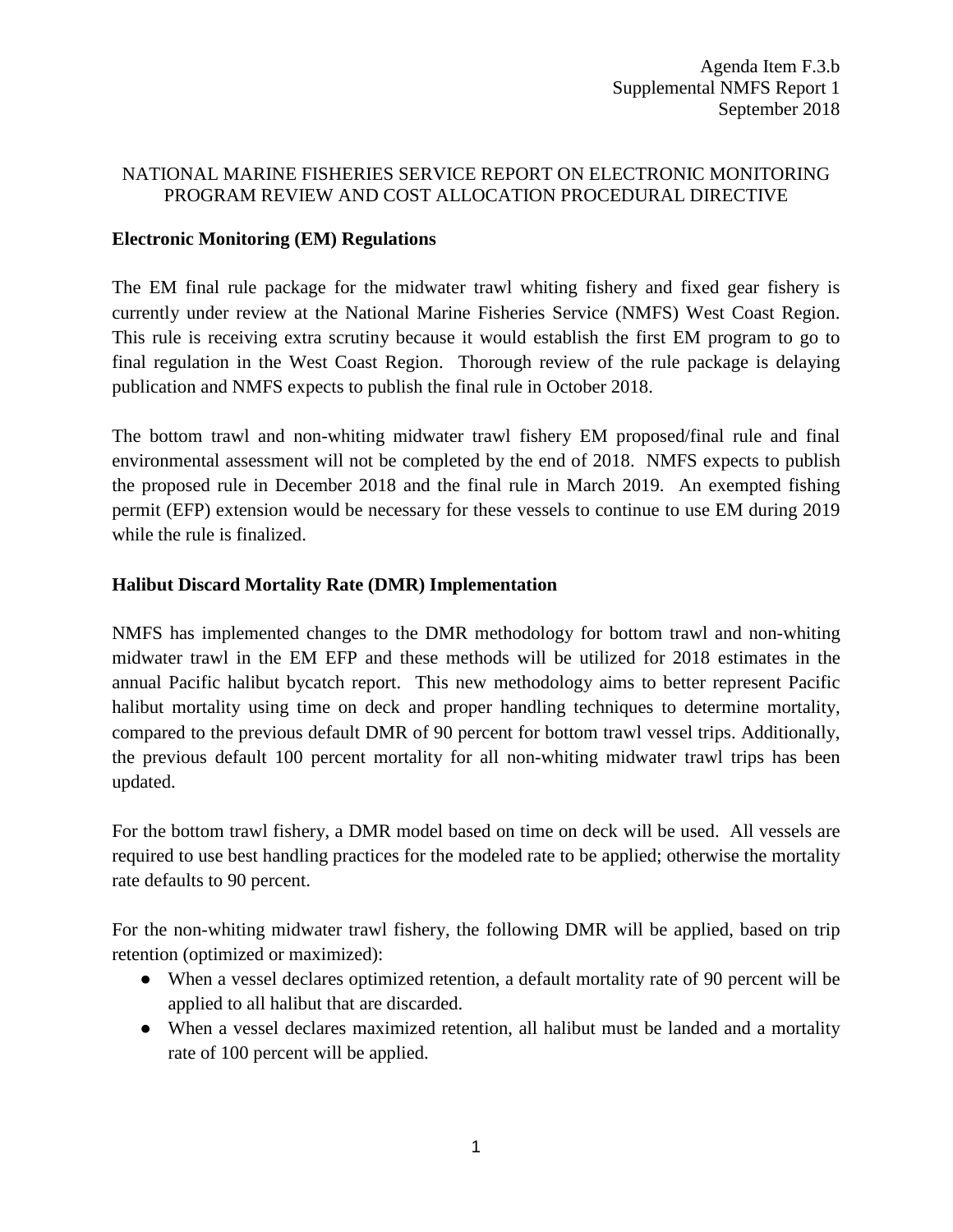NMFS has applied this DMR methodology to revise vessel accounts retroactively to January 1, 2018, crediting back nearly 1,000 pounds of Pacific halibut Individual Bycatch Quota in total.

## **EM Cost Allocation Procedural Directive**

Table 1 outlines the analogous steps in the data collection and reporting process using observers versus EM in the Trawl Rationalization Program. It also indicates which costs are paid for by industry or NMFS in the existing observer program process, and who would be responsible for costs under the draft EM cost allocation procedural directive. Because the Trawl Rationalization Program is a Limited Access Privilege Program, the table indicates which NMFS costs are currently or would be subject to Cost Recovery.

Highlights from Table 1 include:

- NMFS considers third party video review a sampling function of an EM program, and the cost would be borne by industry under the procedural directive, like industry funded observer sea days under the current observer program. A video reviewer recording data while watching EM video is similar to an observer recording data while observing an event on board a vessel.
- NMFS will recover the costs associated with the West Coast Groundfish Observer Program (WCGOP) audit of the third party reviewer (just like we recover the debriefing costs under status quo). Mothership sector fees are anticipated to increase under EM, as noted in the proposed rule<sup>[1](#page-1-0)</sup> and spoken to during the program development the last few years.
- Observer provider companies and third-party EM service providers have a financial relationship with the fishing industry in order to provide data to NMFS. As such, it is prudent to evaluate the accuracy of these data for use in fisheries management and science. For observer programs, this is done through the observer debriefing process and for EM program, the WCGOP would audit third-party EM service providers (review a portion of the video and data). We see these functions as analogous to one another and administrative in nature.

<span id="page-1-0"></span> <sup>1</sup> Excerpt from the whiting/fixed gear EM proposed rule: "Fees are limited to a maximum of 3 percent of ex-vessel revenues. NMFS's incremental costs for administering the shorebased sector already exceed 3 percent, so the shorebased sector would not be likely to see an increase in fees from the preferred alternative in the short term. The mothership sector fees are currently 1.25 percent of ex-vessel revenue, so NMFS would be able to recover this sector's portion of EM program costs by increasing the fees."